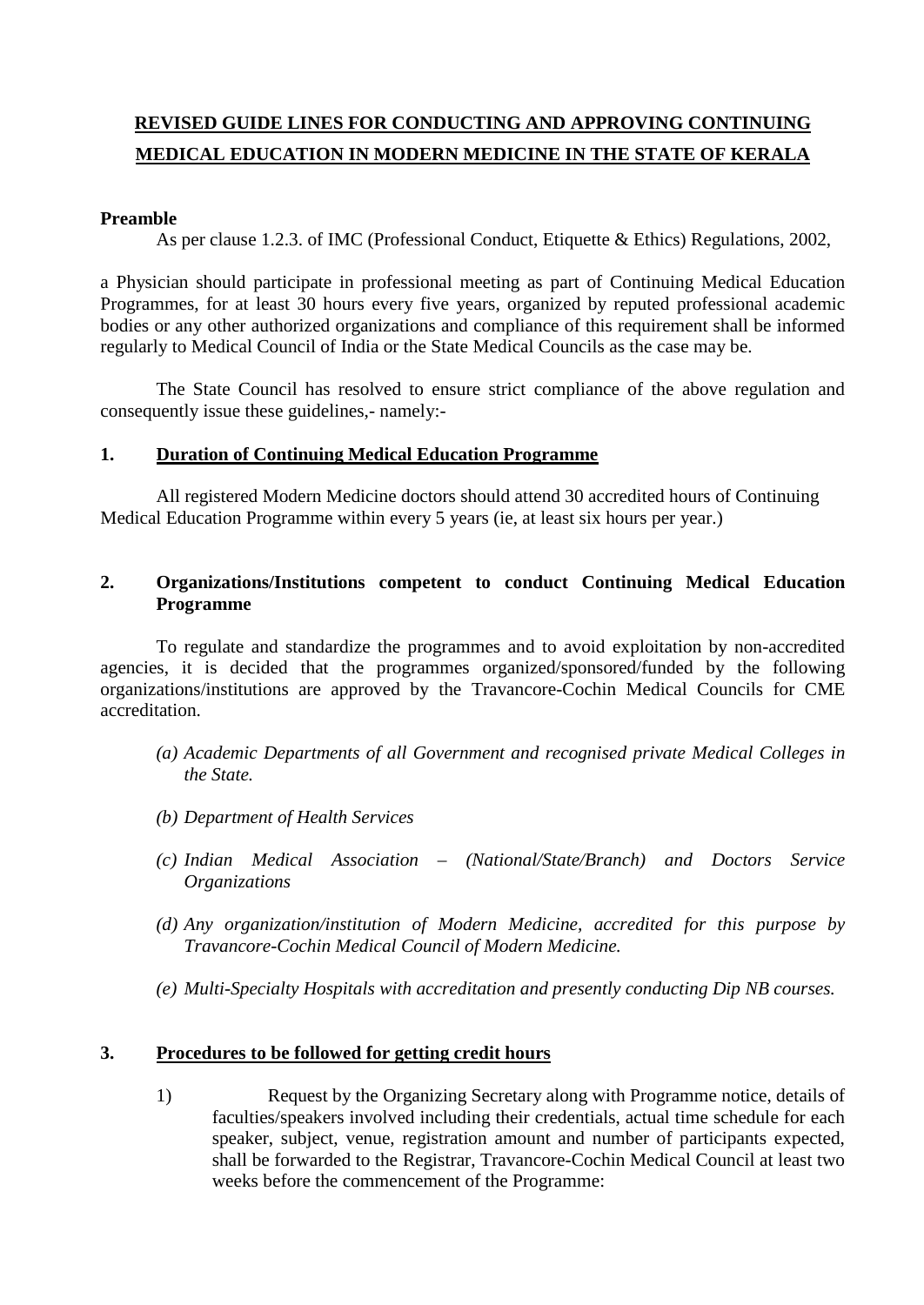Provided that late submission made upto 5 days prior to the programme shall be considered subject to remitting a late fee of Rs. 1000/- per application.

Provided also that no applications received after the above time frame shall be considered.

- 2) CME accreditation shall be at the rate of 40% of actual CME hours on the first day and 30% for subsequent days for CME exceeding 2 hours duration and 25% for CME of less than 2 hours duration subject to maximum of 3 accredited hours per day. Minimum duration of CME programme should not be less than 1 hour. Maximum of 3 hours only can be accumulated in a year from programme of less than 2 hours duration.
- 3) Certificates with the accredited hours shall be issued only at the closure of the final session. The certificate shall mention the credit hours allotted to the participant, the Registration number assigned by Travancore-Cochin Medical Council and the number and date of the letter from Travancore-Cochin Medical Councils allotting the credit hours.
- 4) The delegates shall enter time of report, their Registration Number assigned by Travancore-Cochin Medical Councils and affix signature at the entry on a register kept for the purpose at the venue. Attendance shall be marked in person on all days. (If it extends to a full day, attendance be marked both on the F.N  $\&$  A.N.) The registration has to be completed before the commencement of the CME Programme.
- 5) After the end of the programme, a report of the programme along with the list of participants specifying their Registration Number assigned by Travancore-Cochin Medical Council with signature affixed shall be forwarded to the Registrar, Travancore-Cochin Medical Councils within ten days of the programme. A specimen copy of the certificate issued shall also be furnished by the Organizers along with the report. Any failure to furnish the report with in the specified time limit will entail cancellation of the accreditation granted for the CME and the credit hours accrued thereof, shall not be counted.
	- 6) Duly filled up application form seeking accreditation shall be mailed to the registrar at his/her mail ID, ["registrartcmc@gmail.com"](mailto:registrartcmc@gmail.com). Hard copy shall also be forwarded to the registrar. Applications without soft copy (e-mail) shall not be considered.
	- 7) Registration of observer shall be done by the organization conducting the CME free of cost.
	- 8) Organizing Secretary shall comply with the IMC Act, 1956 and the regulations issued there under while involving foreign faculty in the CME programmes.
- **4. Funding for the Continuing Medical Education Programme.-** If any financial assistance is required for the CME programme conducted by a National/State/Zonal professional association, a request thereof shall also be made to the Registrar, Travancore-Cochin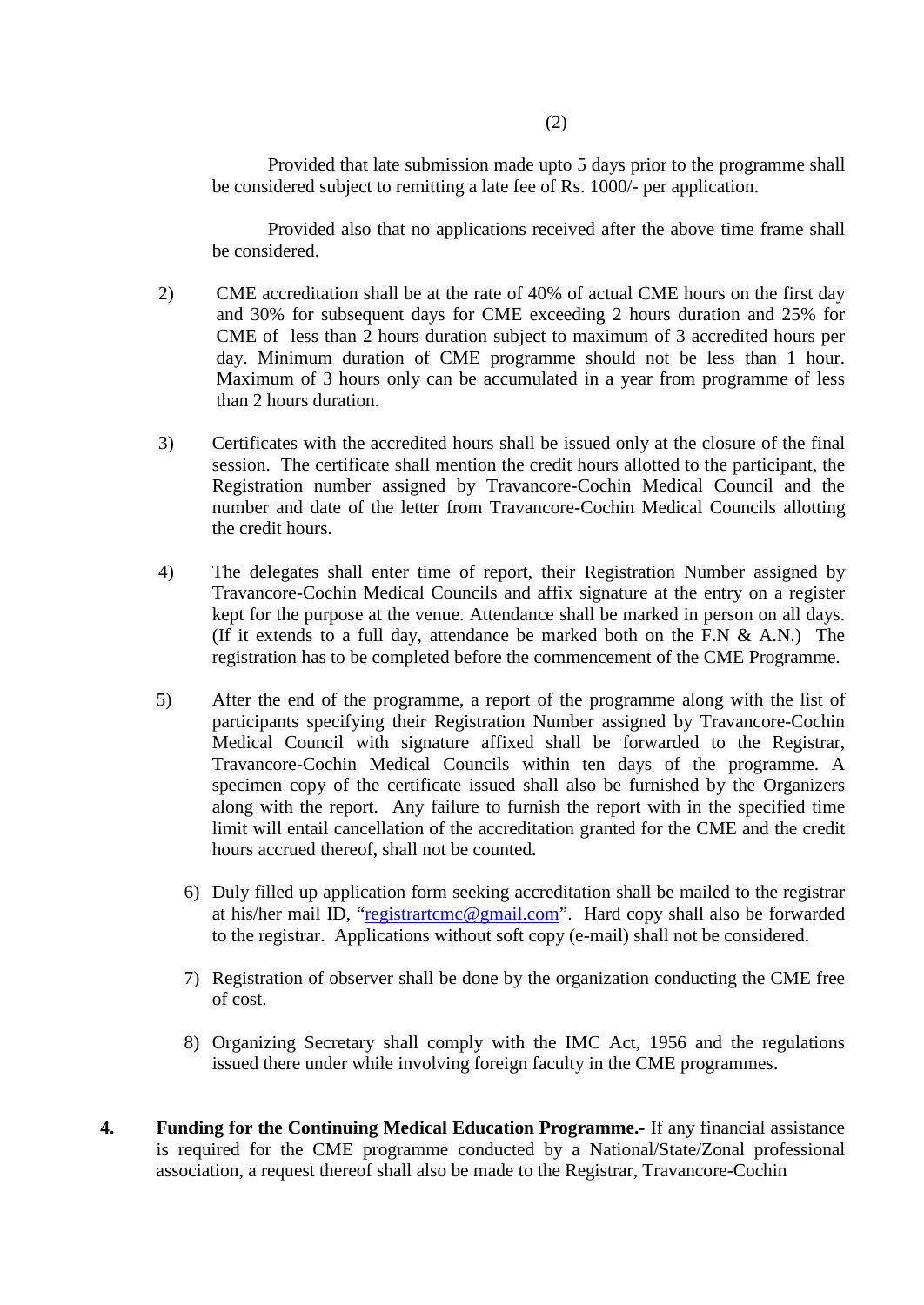Medical Councils. Each such request may be considered by the Council and sanction the amount (not exceeding Rs. 10,000/- (rupees ten thousand). The amount, if any sanctioned shall be disbursed only upon production of original bills/vouchers for the expenses claimed. No funding from the Travancore-Cochin Medical Councils shall be allowed if financial assistance is received for the programme from any other Government source. The accredited professional association shall file a declaration to the effect that they have not received any fund or sponsorship from any other source for the expenses claimed by them from the Travancore-Cochin Medical Council. Private Medical Colleges conducting CME without association with any National/State/Zonal, Professional bodies are not eligible for any financial assistance from the Council;

- 5. **Fee for processing application seeking credit hours,-** The fee for processing application for CME credit hours is as follows:-
	- 1. Where the number of delegates is 200 or below, irrespective of duration, the application fee shall be Rs. 500/-
	- 2. Where the number of delegates exceeds 200,- (a) for credit hours upto 2 hours - Rs. 1000/-
		- (b) for credit hours exceeding 2 hours Rs. 2000/-
- **6. Observer:** (1) An Observer for CME programme shall be nominated by the Travancore-Cochin Medical Councils from a panel of observers nominated from among the registered medical practitioners of Trvancore-Cochin Medical Council maintained by the Trvancore-Cochin Medical Council for the purpose.
	- **(2) Duties of Observer**:- It shall be duty of the observer to ensure that,-
		- (i) The programme is conducted as per the schedule submitted before the Registrar, Travancore-Cochin Medical Council.
		- (ii) Attendance with Registration Number is marked strictly for those attending the conference. (Attendance should be marked both in the F.N. &A.N. if it extends to a full day)
		- (iii) Certificate is issued only after the closure of final scientific session
	- **(3) Report of the CME Programme**:-The observer shall submit his report including list of participants attended the programme along with his Registration Number & Signature affixed to the Registrar within 2 weeks.
- **7. Honorarium/Travelling Allowance**:- (1). The observer shall be eligible for Honorarium not exceeding Rs. 1000/- from the institution or agency conducting CME.
- (2). The Observer shall be provided a place of the dias during the inauguration and his/her T.A. & D.A. shall be met by the organization conducting the CME;
- (3). The observer shall be extended with local hospitality during his visit and stay.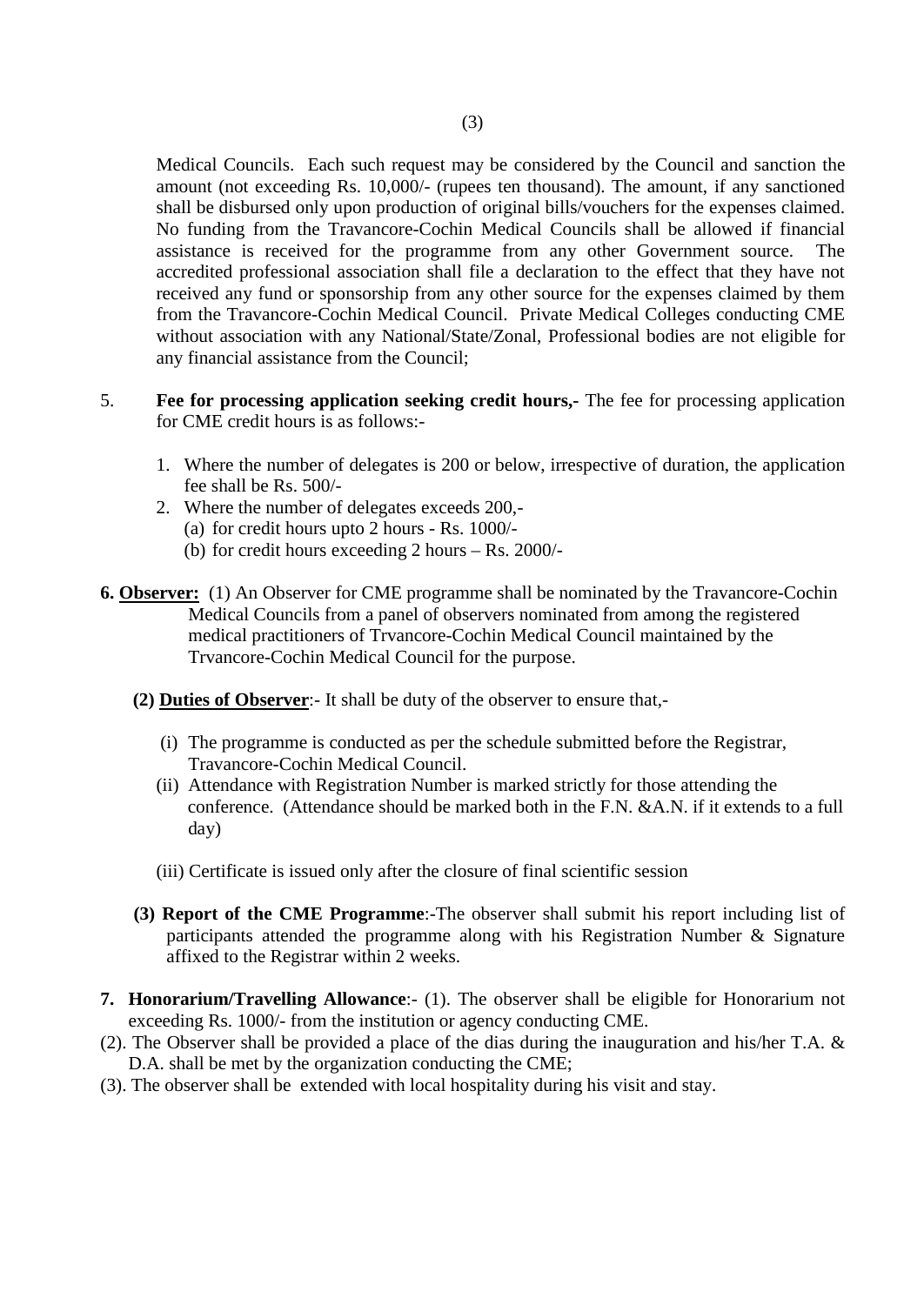- 8. **Accreditation Fee.-** The fee for accreditation of organizations/institutions shall be Rs.5000/ for one year and Rs.15,000/- for 3 years. This fee shall be paid by D.D. drawn in favour of Registrar, Travancore-Cochin Medical Councils, and enclosed along with the application.
- 9. **Application for accreditation** : (1)Any professional organization or body or institution desirous of conducting CME programme shall apply for accreditation to the T.C.M.C. in the specified format. The Travancore-Cochin Medical Councils shall consider only applications submitted in specified format annexed to these guidelines. The Council may after verifying the credentials of the organization give certificate of accreditation to such bodies to conduct CME programmes for one year or such period not exceeding 3 years at a time.
	- (2) The accreditation granted shall be liable to be terminated at any time, if the information furnished by the association/organization is found false and the association/organization shall be debarred from future accredation.
	- (3) The doctors may attend the international CME's/Overseas Conference as delegates/faculty and on production of the certificates of attendance, CME credit hour maybe allotted by the Council.
	- (4) Doctors doing post graduate medical course recognized by Medical Council of India eg. Diploma, M.D., M.S., D.N.B. M.Ch, D.M., Fellowships, Memberships etc at recognized/reputed institutions in India or abroad shall be eligible to get four credit hours per year for the duration of the course. All medial teachers of MCI recognized institutions/national institution wherein teaching programme are undertaken on a regular basis shall be eligible to get 4 credit hours per year. They shall have to produce a certificate to that effect from the Institution Head before 31<sup>st</sup> December of every year.
	- (5) Speakers at any conference/CME/workshop/training programme shall be eligible to get one credit hour per talk in addition to the credit hours allotted for the particular academic activity.
	- (6) All doctors/medical practitioners are required to accumulate minimum 6 credit hours/ year.
	- (7) All doctors/medical practitioners are required to participate in CME programmes for atleast 30 hours in every 5 years (maximum 6 credit hours per year). After 70 years of age accumulation of CME Credit Hours shall be at the option of the registered medical practitioner.
- 10. **Penalty for violation of the guidelines**.- Penalty for non compliance of the guidelines by the accredited agency/institution shall be Rs. 10,000/-. The Organizing Secretary shall also be liable for disciplinary action for non compliance/false information furnished by him, if any.
	- **11. Registers to be maintained by the Travancore-Cochin Medical Councils.-** The Travancore-Cochin Medical Councils shall maintain a data base in computer showing the names of accredited organizations conducting CME programmes indicating the year for which the accreditation is valid and the names of registered medical practitioners with their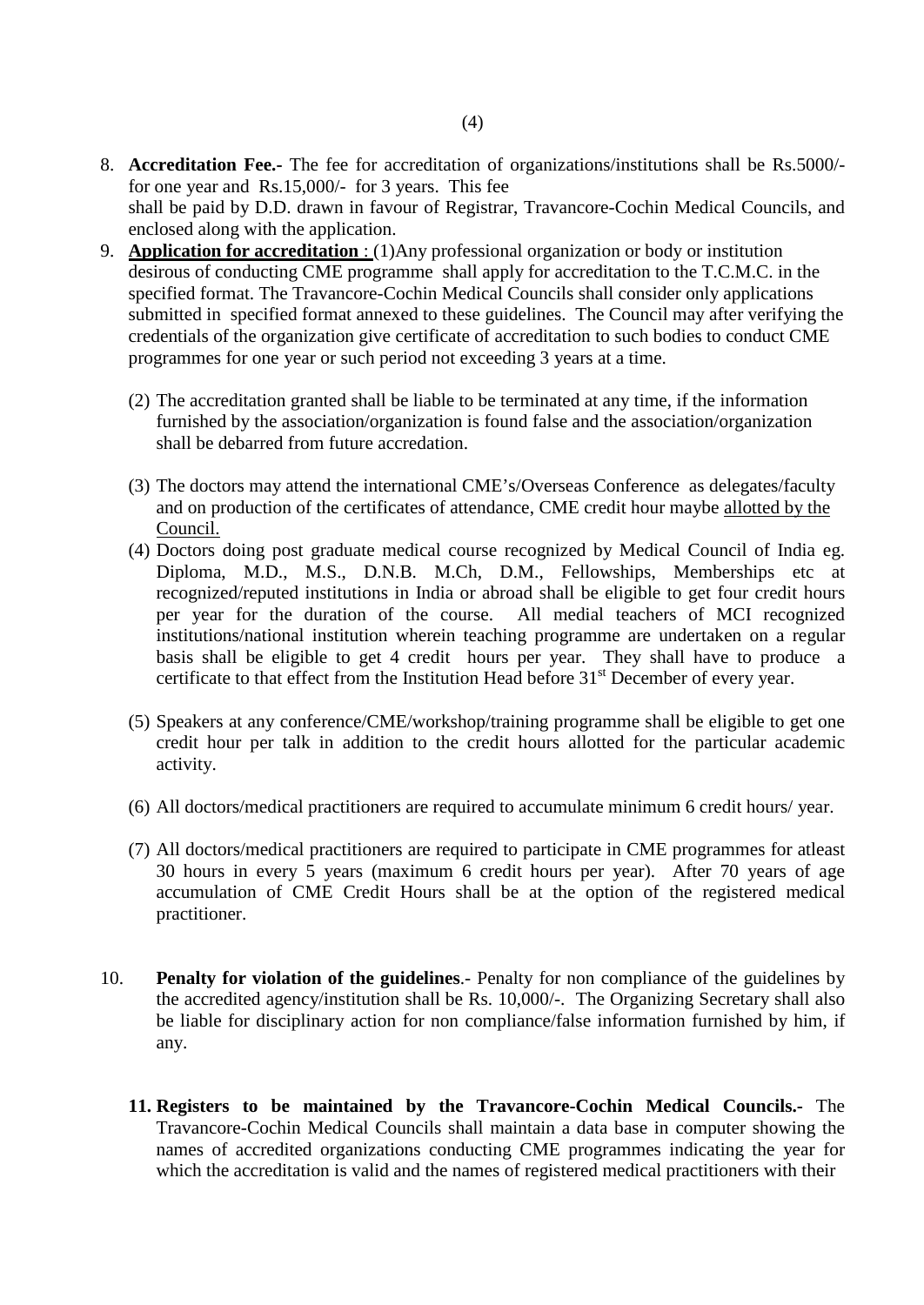registration numbers, number of hours of CME attended by them (indicating the date/month/year) and ensure that each medical practitioner fulfils the criteria of 30 hours in a period of 5 years from CME programme accredited by the Council. The data shall be compiled from the reports furnished by organizing secretary of CME programme concerned. Notice shall be sent to those who fail to accumulate 30 hours in every 5 years (6 hours per year). Registered Medical Practitioner should procure the CME certificates and submit for verification on obtaining such notice.

- 12. **Continued Medical Education (C.M.E.) not eligible for accreditation.-** The CME programme organized by the following bodies or agencies shall not be accredited,-
	- (1) The CME's organized by a drug or equipment company for promotion of drug or equipment will not be entertained/considered.
	- (2) The CME's organized by the individual nursing homes/hospitals/persons for marketing purposes shall not be credited.
	- (3) CME organized by any institution/body for self promotion or advertisement will not be accredited.

Sd/-

REGISTRAR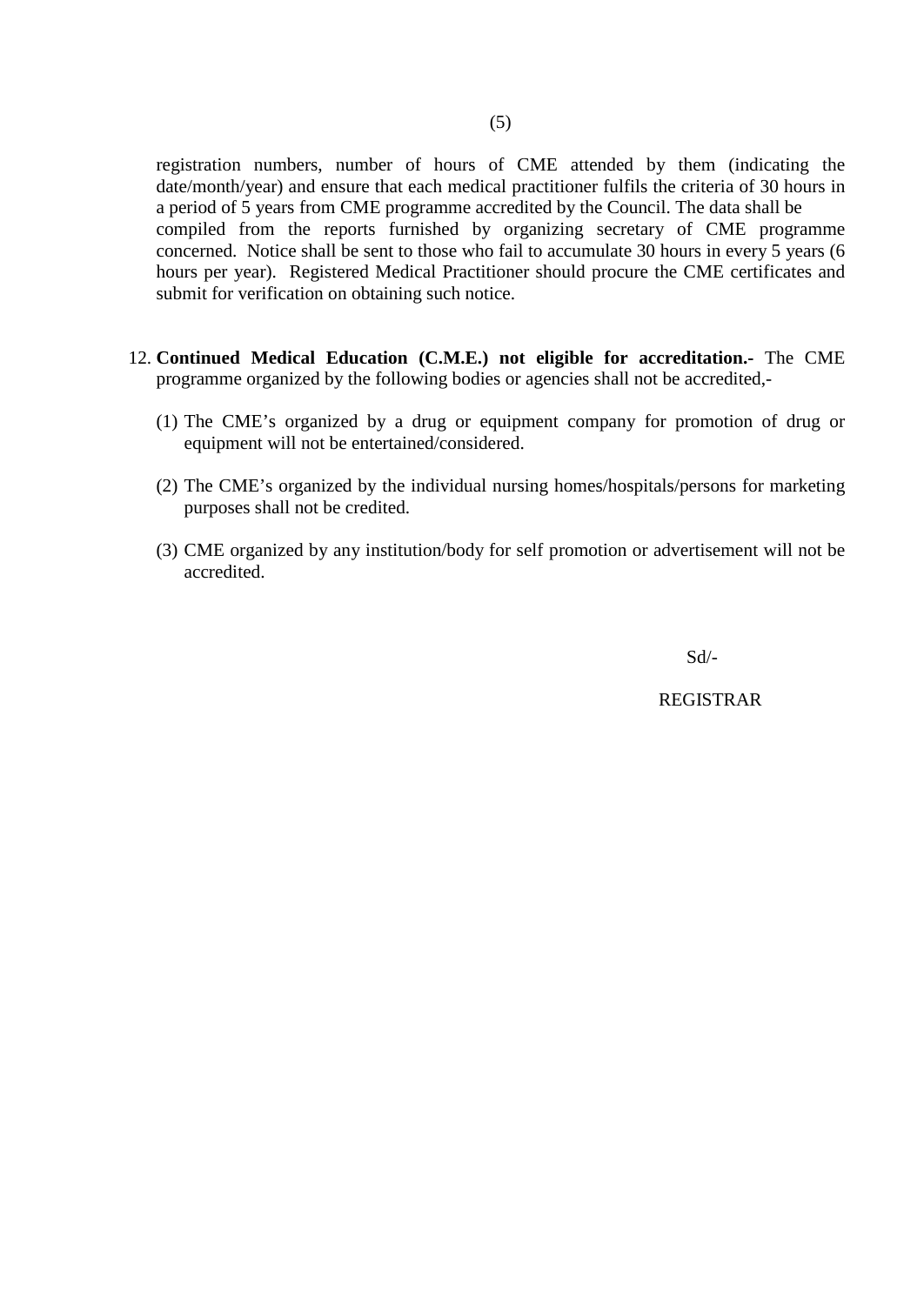

 Fax: 0471-2301611 Phone : 0471-2302756 (Office) e-mail[: registrartcmc@gmail.com](mailto:registrartcmc@gmail.com) www.medicalcouncil.kerala.gov.in

#### **THE TRAVANCORE–COCHIN COUNCIL OF MODERN MEDICINE COMBINED COUNCIL BUILDING, RED CROSS ROAD, THIRUVANANTHAPURAM, KERALA – 695 035**

No. Dated: To

The Registrar Travancore-cochin Medical Councils, Red Cross Road, Thiruvananthapuram-35.

## **APPLICATION FORM FOR CME ACCREDITATION**

1. Name of Institution/Organization/Association : (with Reg. No., Place, address/registered Address & date of Registration ,if any) 2. Email id , Phone Number & Fax : 3. Organization Secretary : (i)Address : (ii) T.C.M.C. Registration Number : (iii) Email id  $&$  Phone Number : 4. Details of CME Programme : 1) Title/Subject : 2) Venue : 3) Date :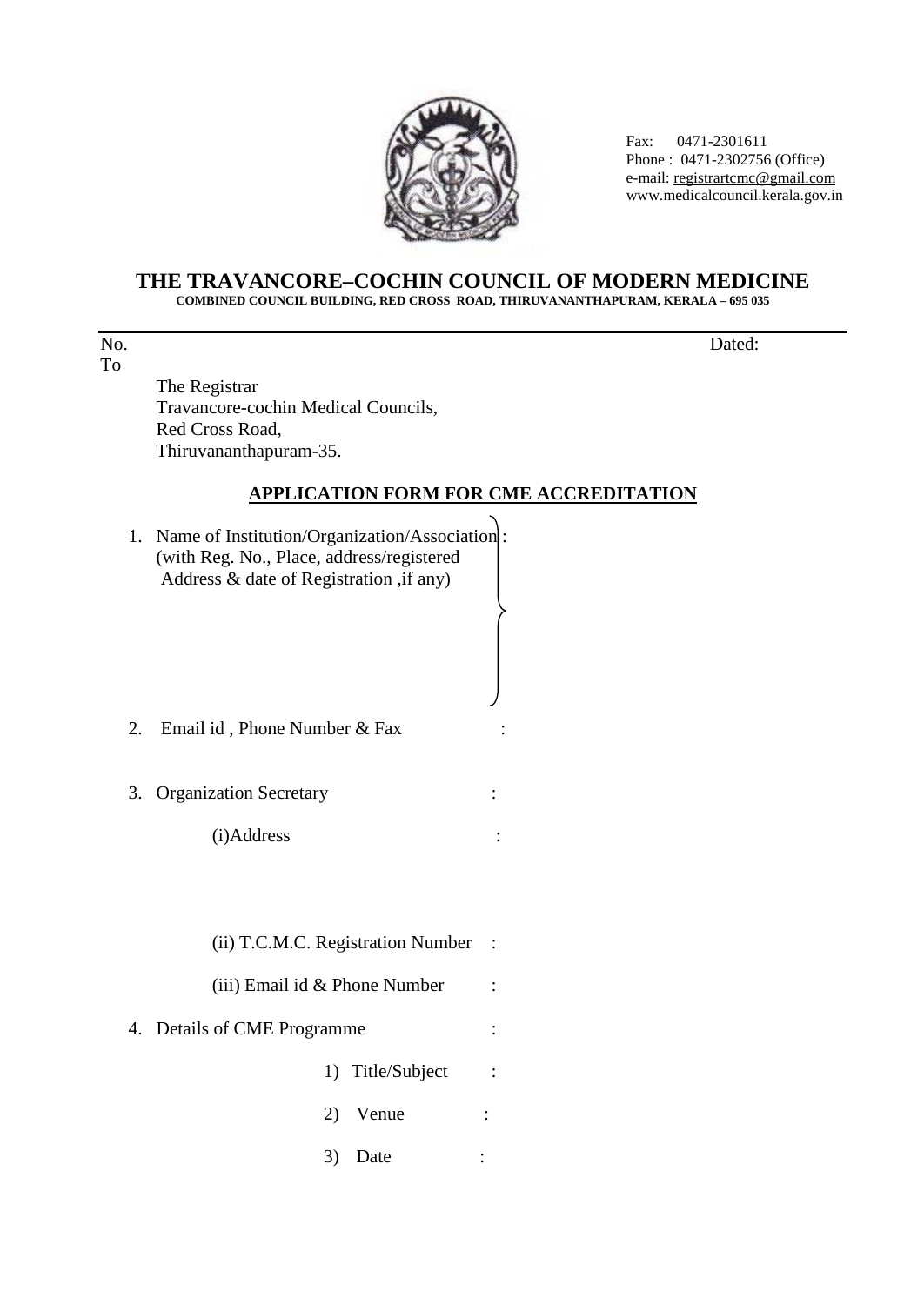| 5. Actual Number of CME Hours |  |  |  |
|-------------------------------|--|--|--|
| 6. Number of Delegates        |  |  |  |
| 7. Details of Fees Paid       |  |  |  |
| 1. D.D. No.                   |  |  |  |
| 2. Bank                       |  |  |  |
| 3. Amount                     |  |  |  |

I ………………………………………., hereby certify that the facts stated above are correct. I shall submit the completion report within 10 days of conducting the programme, failing which I understand that the accreditation for the CME shall stand cancelled and credit hours, if any, granted for the CME programme shall be forfeited.

Signature

Place :

Date :

Instructions.-

- 1. Programme Brochure with Venue, Time Schedule, Topics, Faculty shall be enclosed with the application.
- 2. Copy of T.C.M.C. Registration Certificate of Organizing Secretary shall also be enclosed.
- 3. Fee shall be drawn by Demand Draft in favour of Registrar, Travancore-Cochin Medical Councils and payable at S.B.T. main branch, Thiruvananthapuram.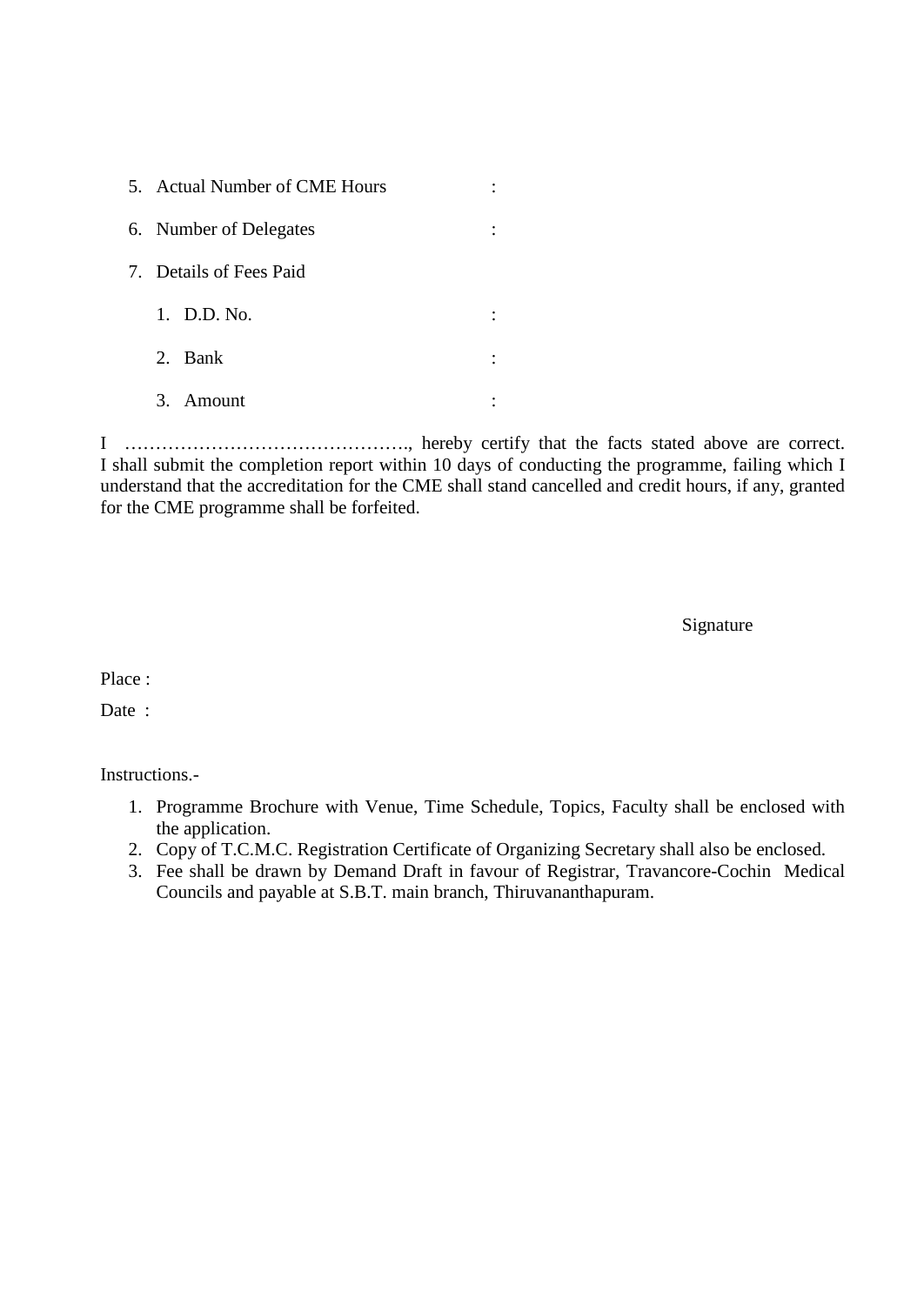

 Fax: 0471-2301611 Phone : 0471-2302756 (Office) e-mail: <u>registrartcmc@gmail.com</u>  $\bigwedge_{i=1}^{\infty} \bigotimes_{i=1}^{\infty} \bigotimes_{i=1}^{\infty} \bigotimes_{i=1}^{\infty} \bigotimes_{i=1}^{\infty} \bigotimes_{i=1}^{\infty} \bigotimes_{i=1}^{\infty} \bigotimes_{i=1}^{\infty} \bigotimes_{i=1}^{\infty} \bigotimes_{i=1}^{\infty} \bigotimes_{i=1}^{\infty} \bigotimes_{i=1}^{\infty} \bigotimes_{i=1}^{\infty} \bigotimes_{i=1}^{\infty} \bigotimes_{i=1}^{\infty} \bigotimes_{i=1}^$ 

#### **THE TRAVANCORE–COCHIN COUNCIL OF MODERN MEDICINE COMBINED COUNCIL BUILDING, RED CROSS ROAD, THIRUVANANTHAPURAM, KERALA – 695 035**

No. Dated:

## **CME REPORT**

(To be submitted within 10 days of conduction of CME Programme)

| 1.             | Name of Organization/Institution         |              |   |               |
|----------------|------------------------------------------|--------------|---|---------------|
| 2.             | Name of Organizing Secretary             |              |   |               |
| 3.             | T.C.M.C. Accreditation Letter No         |              | : | Date          |
|                | 4. CME (a) Title :                       | $(b)$ Date : |   | $(c)$ Venue : |
|                | (d) Number of Delegates attended :       |              |   |               |
| 5 <sub>1</sub> | <b>CME</b> Accreditation for             |              |   | Hours         |
| 6.             | Name of Observer                         |              |   |               |
|                | 7. Any Remarks from Observer             |              |   |               |
|                | 8. Whether list of Participants with     |              |   |               |
|                | T.C.M.C. Reg.No. and signature           |              |   |               |
|                | has been attached                        |              |   |               |
|                | 9. Whether list of faculty with T.C.M.C. |              |   |               |
|                | Reg. No. has been attached               |              |   |               |
|                | 10. Whether foreign faculty involved; if |              |   |               |
|                | so the name & address of the person      |              |   |               |
|                | & MCI registration particulars           |              |   |               |
|                |                                          |              |   |               |

Place :

Date : Signature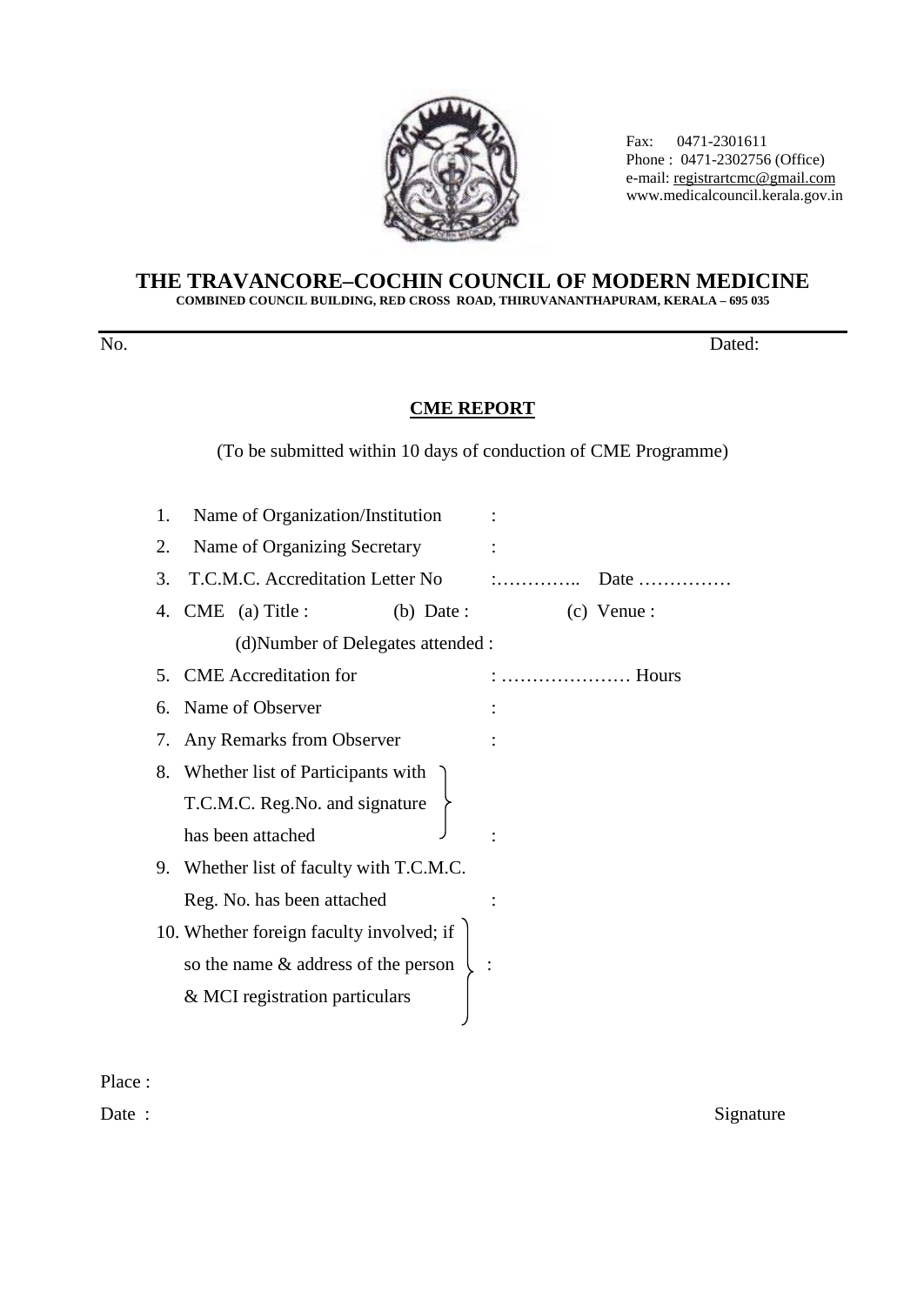

 Fax: 0471-2301611 Phone : 0471-2302756 (Office) e-mail[: registrartcmc@gmail.com](mailto:registrartcmc@gmail.com) www.medicalcouncil.kerala.gov.in

#### **THE TRAVANCORE–COCHIN COUNCIL OF MODERN MEDICINE COMBINED COUNCIL BUILDING, RED CROSS ROAD, THIRUVANANTHAPURAM, KERALA – 695 035**

No. Dated:

## **FORM FOR ACCREDITATION OF INSTITUTION/ORGANIZATION FOR CONDUCTING CME**

- 1. Name of Institution/Organization/Association : (with Reg. No., Place, address/registered Address & date of Registration ,if any)
- 2. Name, designation & address of Head/President of the Institution/Organization/Association and its office bearers (with T.C.M.C. Reg. No. & Date, if any) :

- 3. Tenure of the office Bearers :
- 4. Academic credentials of the institution/organis ation including experience in the field of con ducting CME programme.
- : 5. Period of Accreditation applied for 1year/3years :
- 6. Details of fees paid
	- 1. D.D. No. :
	- 2. Bank
	- 3. Amount :
- Place :
- 

Date : Signature